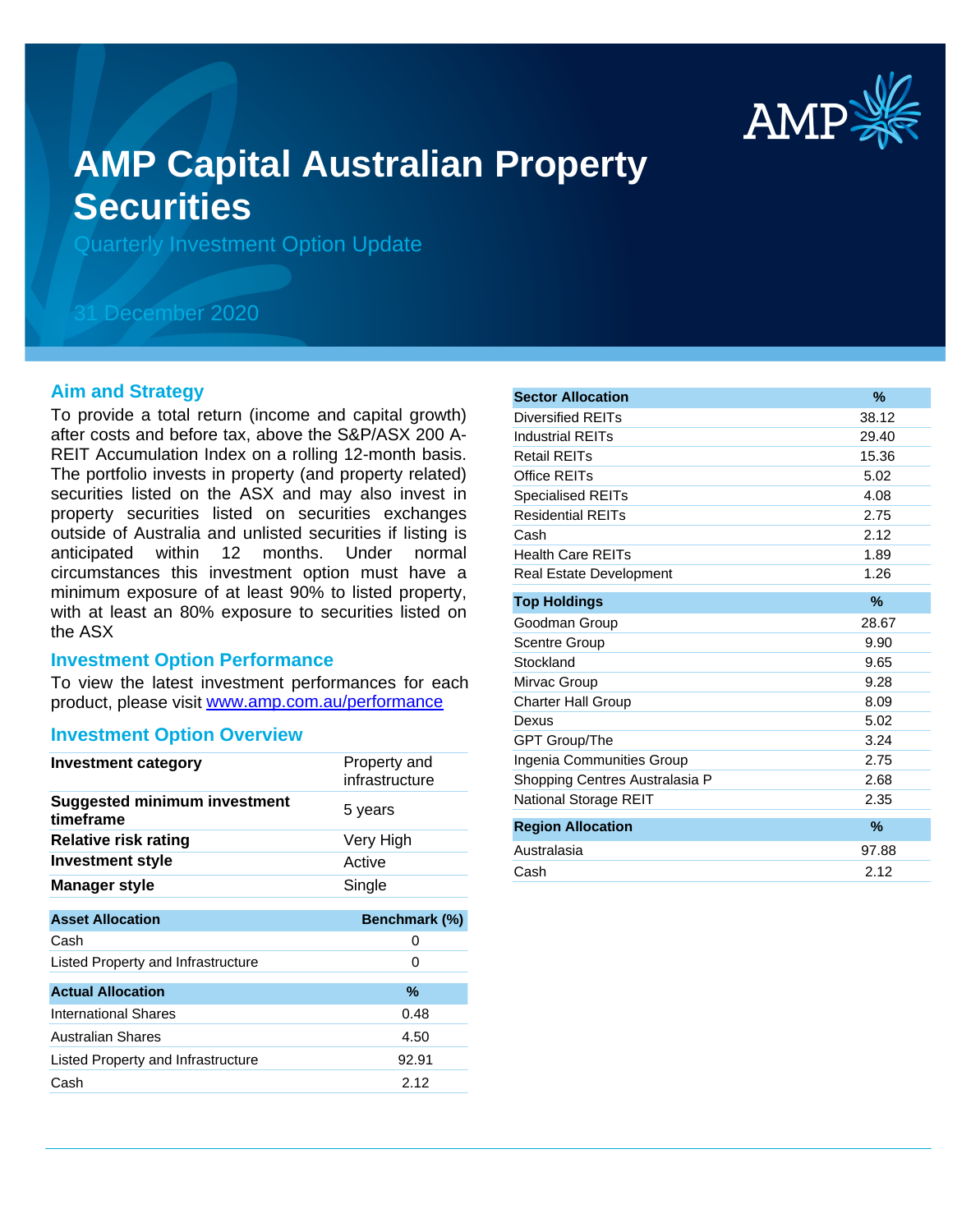## **Fund Performance**

The Fund delivered a positive return but underperformed the ASX 200 A-REIT total return index over the quarter. At an overall sector level, the Fund's overweight allocation to the office REITS and real estate development sectors were the largest contributors to relative returns; whilst the retail, diversified, and specialised REITs sectors were the largest detractors. From a sector asset allocation perspective, office REITs and real estate development were the largest contributors to relative returns; whilst retail, specialised, and health care REITs were the largest detractors. In terms of stock selection, industrial REITs was the largest contributors to relative return; whilst diversified and specialised REITS were the largest detractors.

At an individual stock level, the top three contributors to relative return were from an underweight position in the CPT Group, and overweight positions in Charter Hall Group and Lifestyle Communities; whilst the bottom three contributors were from overweight positions in HomeCo Daily Needs REIT, Stockland, and Abacus Property Group.

### **Market Review**

The Australian listed real estate market rose strongly in the December quarter, slightly underperforming the broader Australian share market, with the S&P/ASX 200 A-REIT index finishing up by 13.30% on a total return basis. Markets initially rallied as the government announced extensive fiscal stimulus in the Federal Budget and received further monetary policy support in November when the RBA lowered its target cash rate by 0.15% to 0.10% and announced its intention to purchase bonds, among other measures. Listed real estate was also buoyed by COVID-19 vaccine optimism and stronger than expected economic data, with the real estate segments such as retail that were most impacted earlier in the year by lockdowns and other containment measures rallying sharply, especially those with assets in Victoria. However, the ongoing impacts of the pandemic saw the market pull back towards quarter-end, when a COVID-19 outbreak in Sydney led to a lockdown of the affected region and the reclosure of state borders. Despite softer market conditions, resilience in asset valuations and other operations was evidenced in some companies' updates (such as Goodman Group, Dexus and Charter Hall Long Wale REIT), while heightened transaction activity and equity raisings also featured, with the demand for industrial assets continuing amid the accelerated shift to online shopping.

## **Outlook**

Australian listed real estate will likely continue to be subject to near-term volatility, which is affecting all markets, due to the impact of extensive COVID-19 containment measures on economic activity. Foot traffic and consumer confidence will likely improve as the economy moves towards a greater semblance of normalcy, supporting the retail segment. The federal government's HomeBuilder scheme will buttress the residential segment. The office segment should be resilient as office leases are generally long term; however, this could be disrupted as businesses choose to embrace technology for their requirements going forward, allowing staff to increasingly work from home. The industrial segment should remain robust, especially properties exposed to the increases in online shopping and data usage.